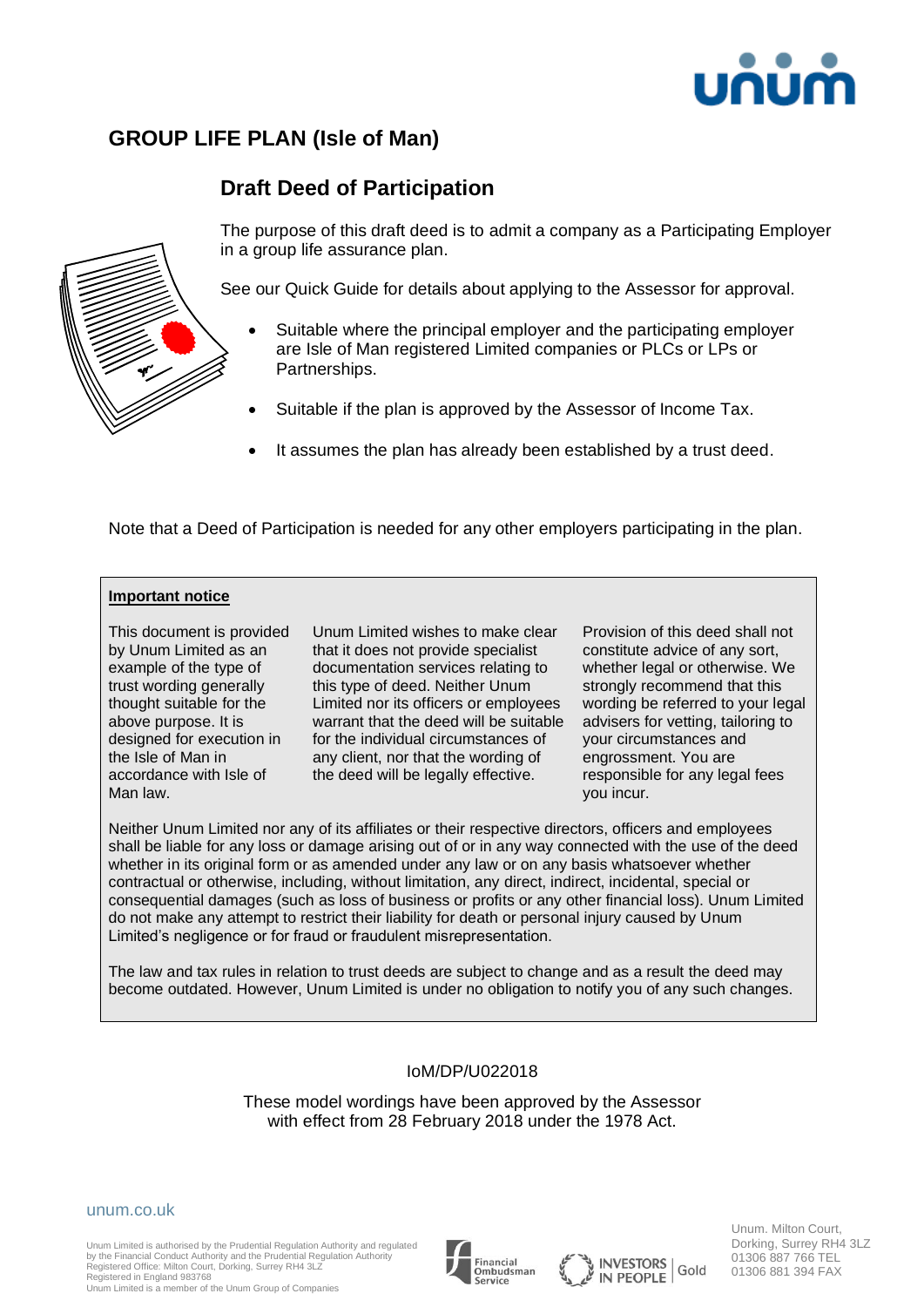# SAMPLE letter to Assessor of Income Tax (from trustees/company)

Contact the Assessor of Income Tax as soon as possible to confirm approval of the participating employer.

(If participating at the start of the scheme, use the sample letter with the trust which requests approval.)

Mr N Brown Pensions Officer Income Tax Division, Treasury Isle of Man Government Government Office Douglas, Isle of Man IM1 3TX

Or email to: [nigel.brown@itd.treasury.gov.im](mailto:nigel.brown@itd.treasury.gov.im)

#### The ………………………………Group Life Plan

This group life scheme is approved under the Income Tax (Retirement Benefit Schemes) Act 1978 (of Tynwald).

Deed of Participation is attached for *XYZ Company Limited* which is a participating employer based in the Isle of Man. We wish to confirm your approval to their participation.

The relationship with the principal employer is ................................

- We also want agreement to include some employees who are on Secondment in the Isle of Man – cover for up to 3 years (or as agreed by the Assessor) The details of the employees, the seconding employer and the relationship and their date of starting secondment are ………………..
- We also want agreement to include some employees who are on Overseas Secondment The details of the employees, the seconding employer and the relationship are ………………
- We also want agreement to include some employees who have ceased to be resident for tax in the Isle of Man The details of the employees, their roles, their country of residence and their date of cessation of Isle of Man residence are ……………………………....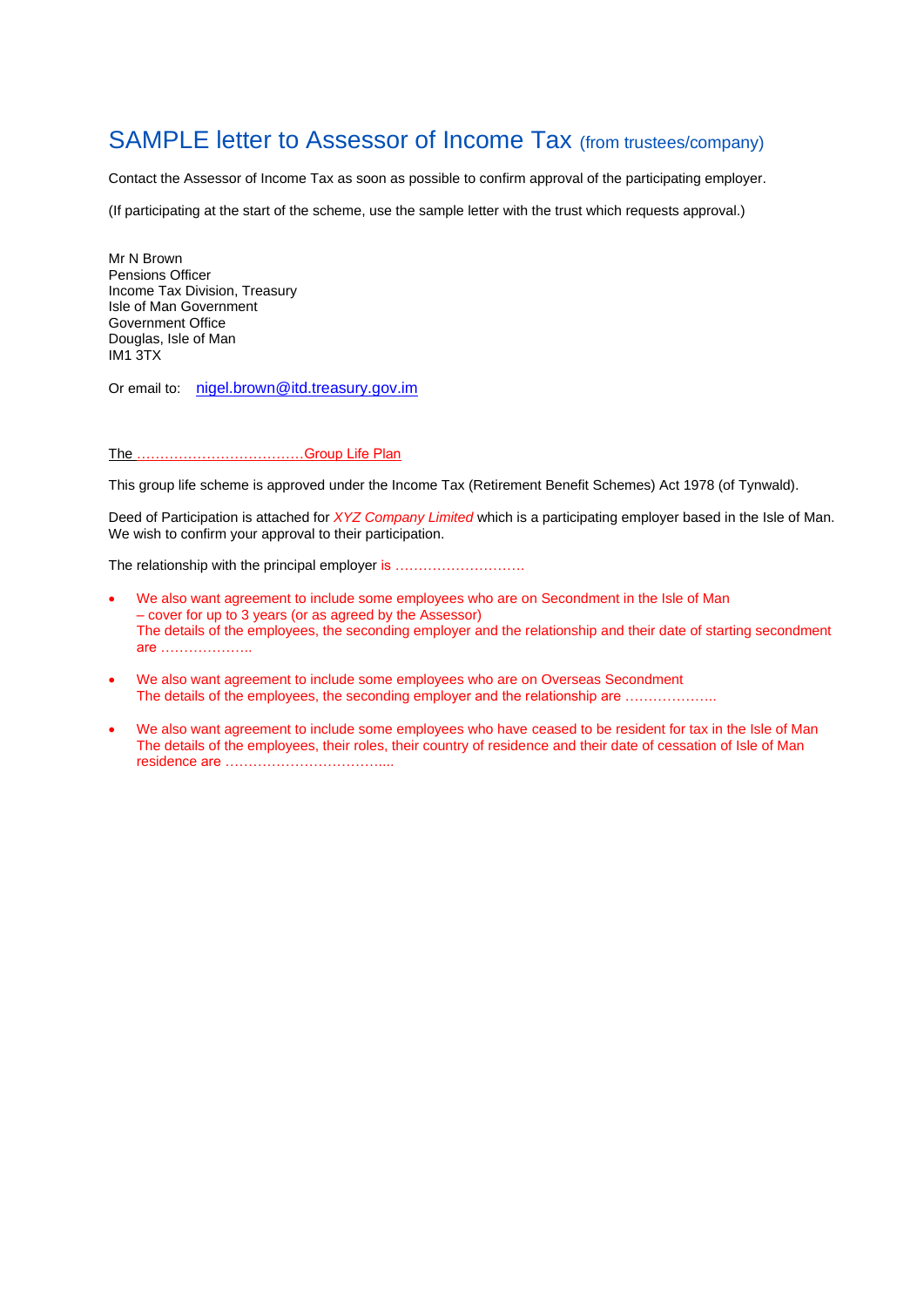## **Deed of Participation**

**THIS DEED OF PARTICIPATION** is made on the day set out below (the **execution date**) by the **principal employer** and the **new participating employer**. Execution of this deed confirms the **new participating employer's** participation in the **plan**.

| <b>Plan</b><br>(Plan name as shown<br>on the trust deed) |  |
|----------------------------------------------------------|--|
| <b>Participation Date</b>                                |  |

| <b>Principal employer</b>                                                     |  |
|-------------------------------------------------------------------------------|--|
| <b>Company Registration</b><br>Number of the Principal<br>employer            |  |
| Address of<br>the Principal employer<br>(Registered if applicable)            |  |
| <b>New Participating Employer</b>                                             |  |
| <b>Company Registration Number</b><br>of New Participating Employer           |  |
| Address of<br><b>New Participating Employer</b><br>(Registered if applicable) |  |

**SUPPLEMENTAL** to a trust deed (the **trust deed**) made by the **principal employer** which established the **plan** for the purpose of providing benefits on death in respect of such persons as are admitted to membership.

## **BACKGROUND**

- (A) By virtue of the powers contained in the **trust deed** the **principal employer** has the power to admit other employers to the **plan**.
- (B) The **new participating employer** has given notice to the **principal employer** of its wish to participate in the **plan**.
- (C) The **principal employer** wishes the **new participating employer** to participate in the **plan**.

## **NOW THIS DEED PROVIDES as follows:**

- (1) The **new participating employer** is hereby admitted to participation in the **plan** with effect from the **participation date**.
- (2) The **new participating employer** hereby agrees to be bound by the **trust deed** and undertakes to observe and abide by its provisions from time to time.